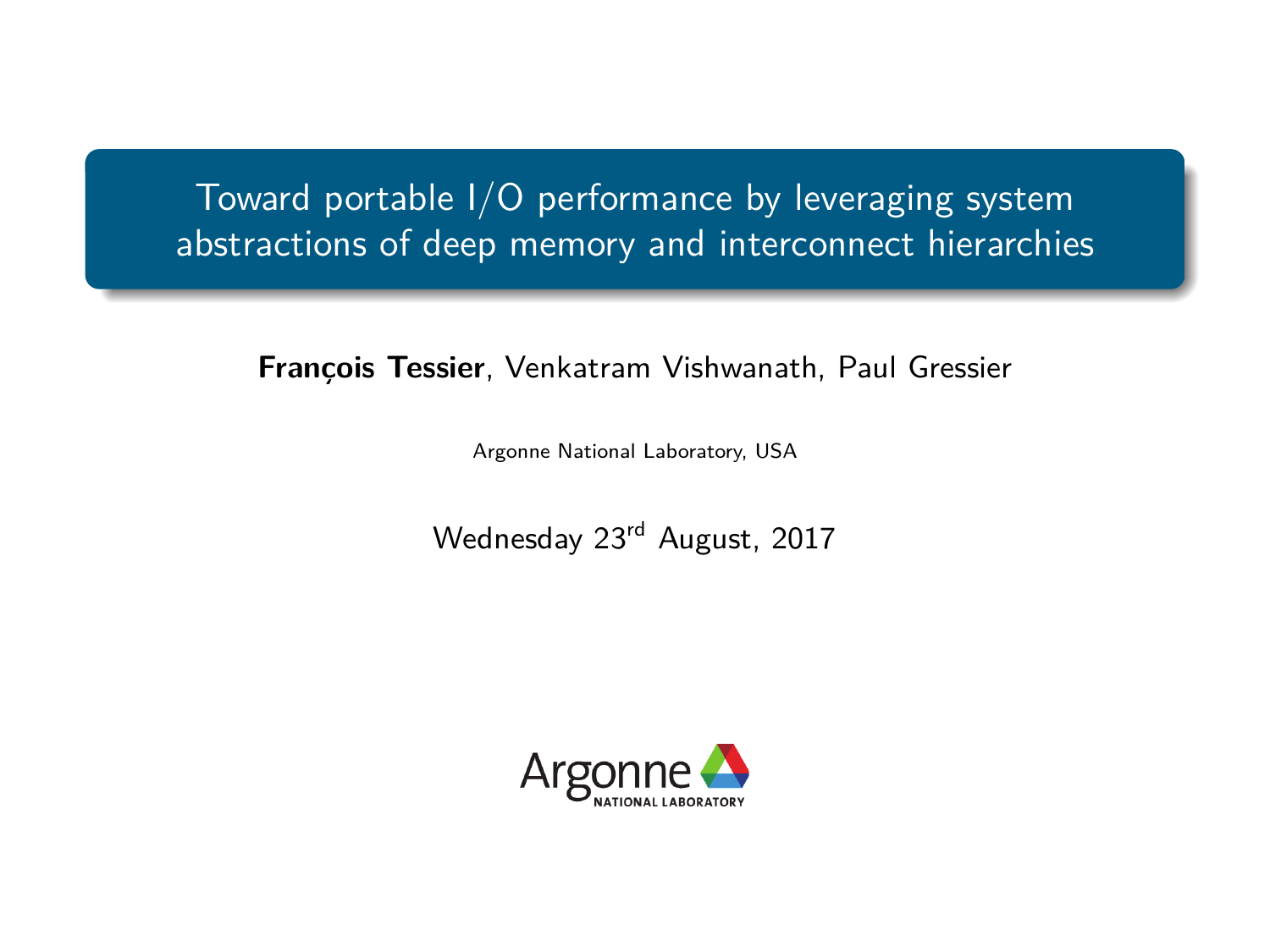- $\triangleright$  Computational science simulation in scientific domains such as in materials, high energy physics, engineering, have large I/O needs
	- Typically around 10% to 20% of the wall time is spent in  $1/O$

| Scientific domain   | <b>Simulation</b> | Data size           |
|---------------------|-------------------|---------------------|
| Cosmology           | Q Continuum       | 2 PB / simulation   |
| High-Energy Physics | Higgs Boson       | 10 PB / $vear$      |
| Climate / Weather   | Hurricane         | 240 TB / simulation |

Table: Example of I/O from large simulations

Increasing disparity between computing power and  $I/O$  performance in the largest supercomputers

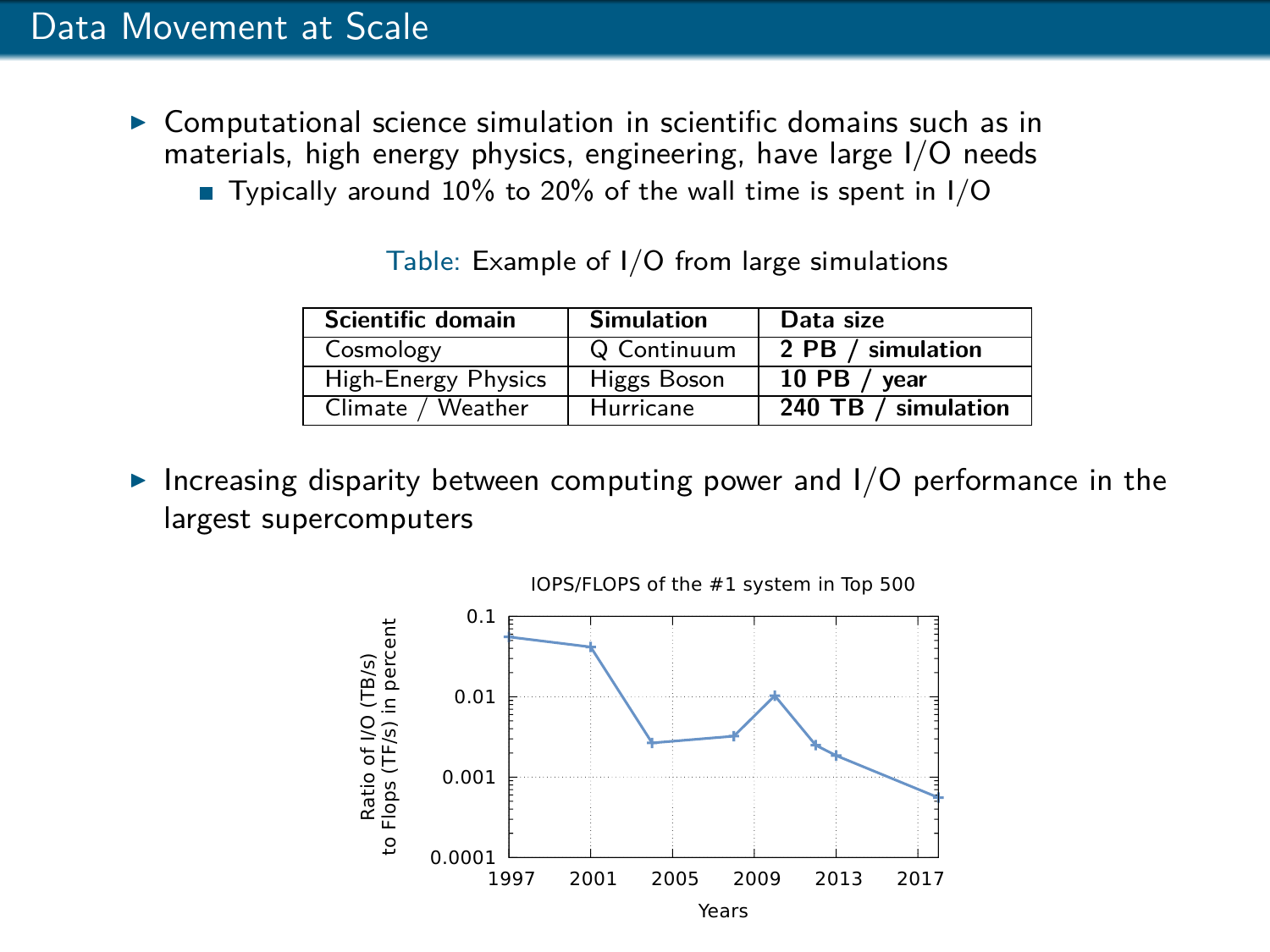- $\triangleright$  On BG/Q, data movement needs to fully exploit the 5D-Torus topology for improved performance
- $\triangleright$  Additionally, we need to exploit the placement of the I/O nodes for performance
- $\triangleright$  Cray supercomputers have similar challenges with dragonfly-based interconnects together with placement of LNET nodes for I/O

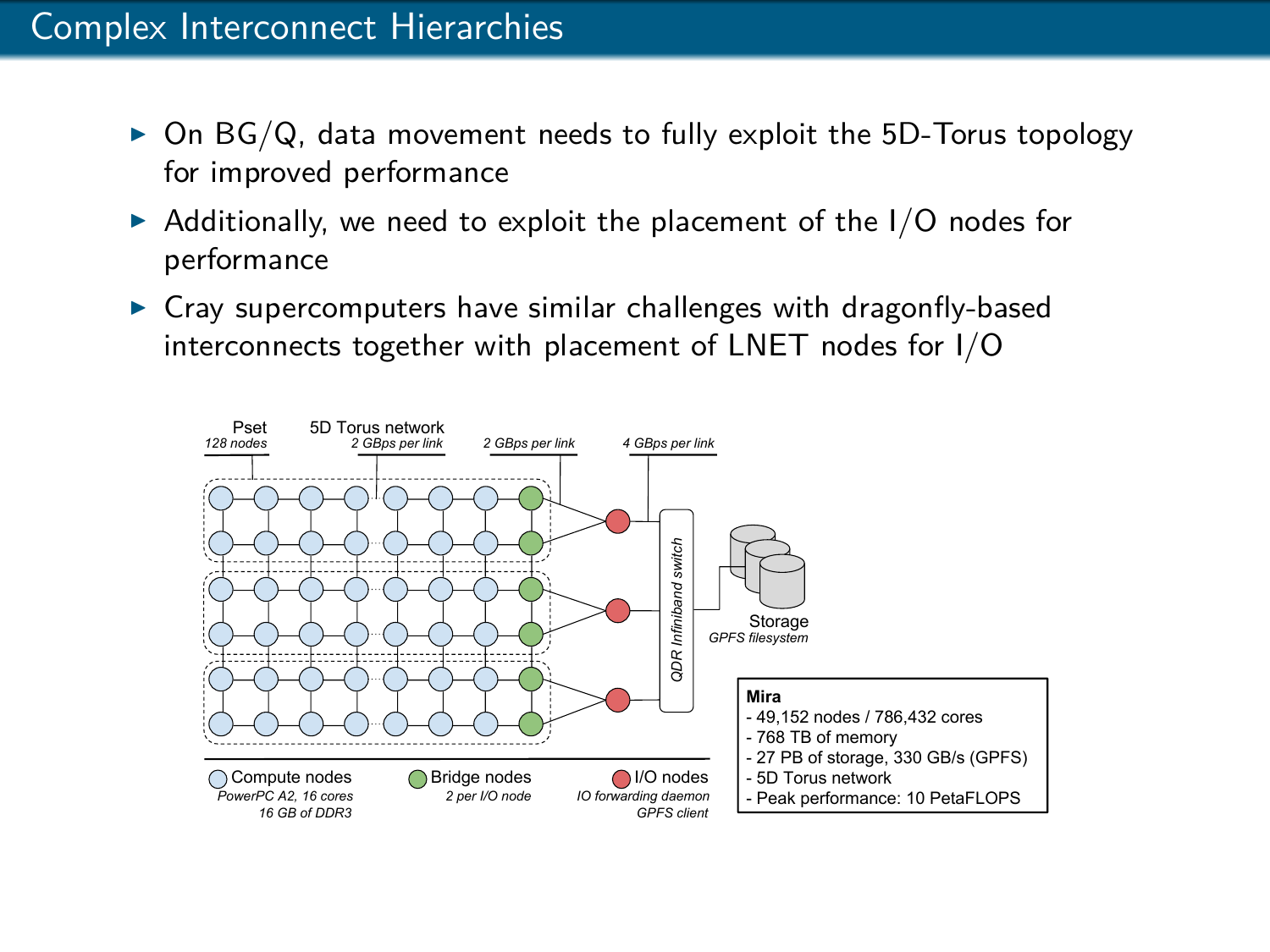## Deep Memory Hierarchies and Filesystem characteristics

- $\triangleright$  We need to exploit the deep memory hierarchy tiers for improved performance
	- This includes effective ways to **seamlessly** use HBM, DRAM, NVRAM, BurstBuffers, etc.
- $\triangleright$  We need to leverage filesystem specific features such as OSTs and striping in Lustre, among others.

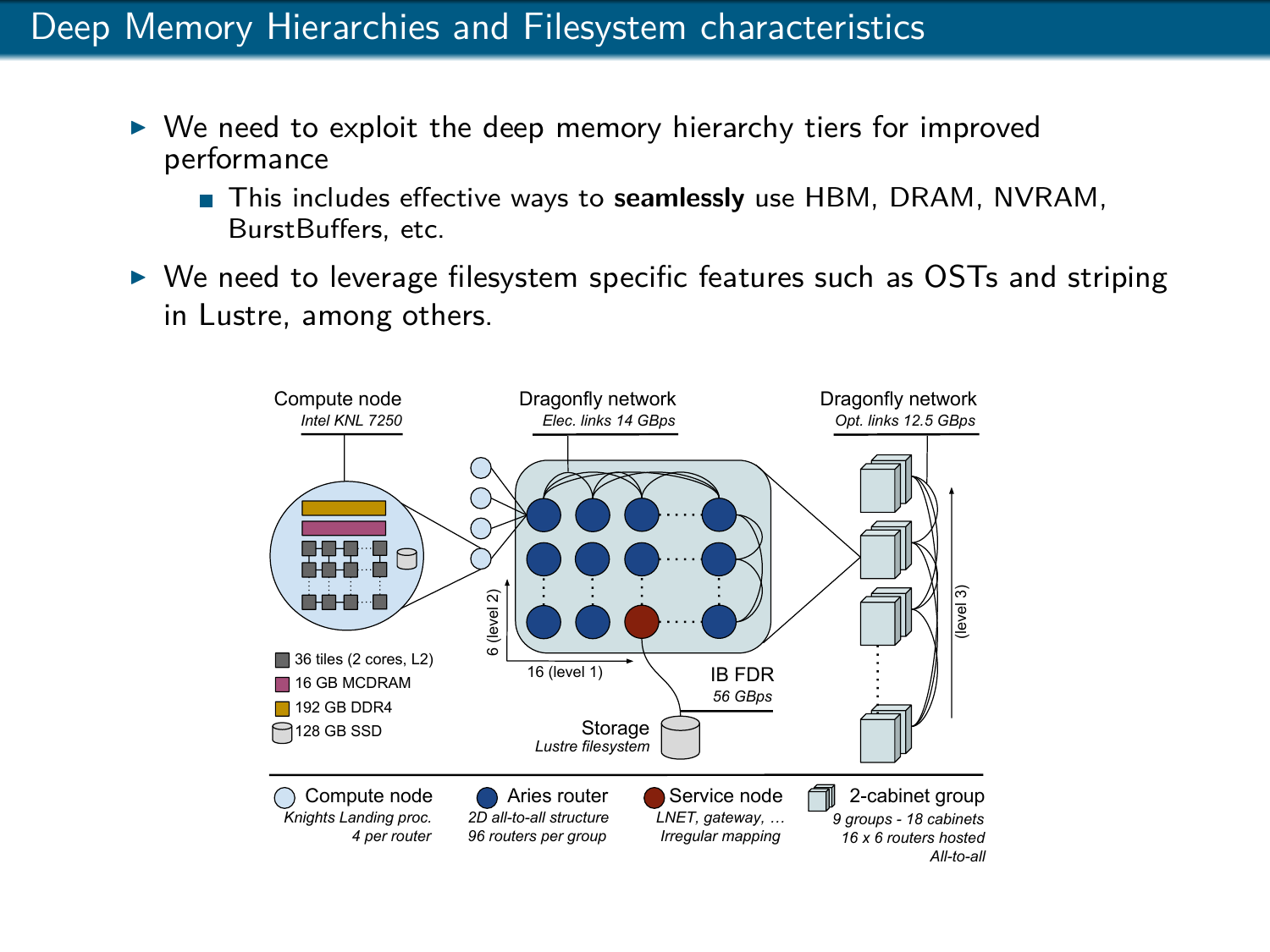- $\triangleright$  Library based on the two-phase I/O scheme for topology-aware data aggregation at scale on IBM BG/Q with GPFS and Cray XC40 with Lustre (Cluster'17)
	- Topology-aware aggregator placement taking into account
		- The topology of the architecture
		- The data access pattern
	- Gapure the data model and data layout to optimize the  $I/O$  scheduling
	- Pipelining (RMA, non-blocking calls) of aggregation and  $1/O$  phases
	- **Interconnect architecture abstraction**

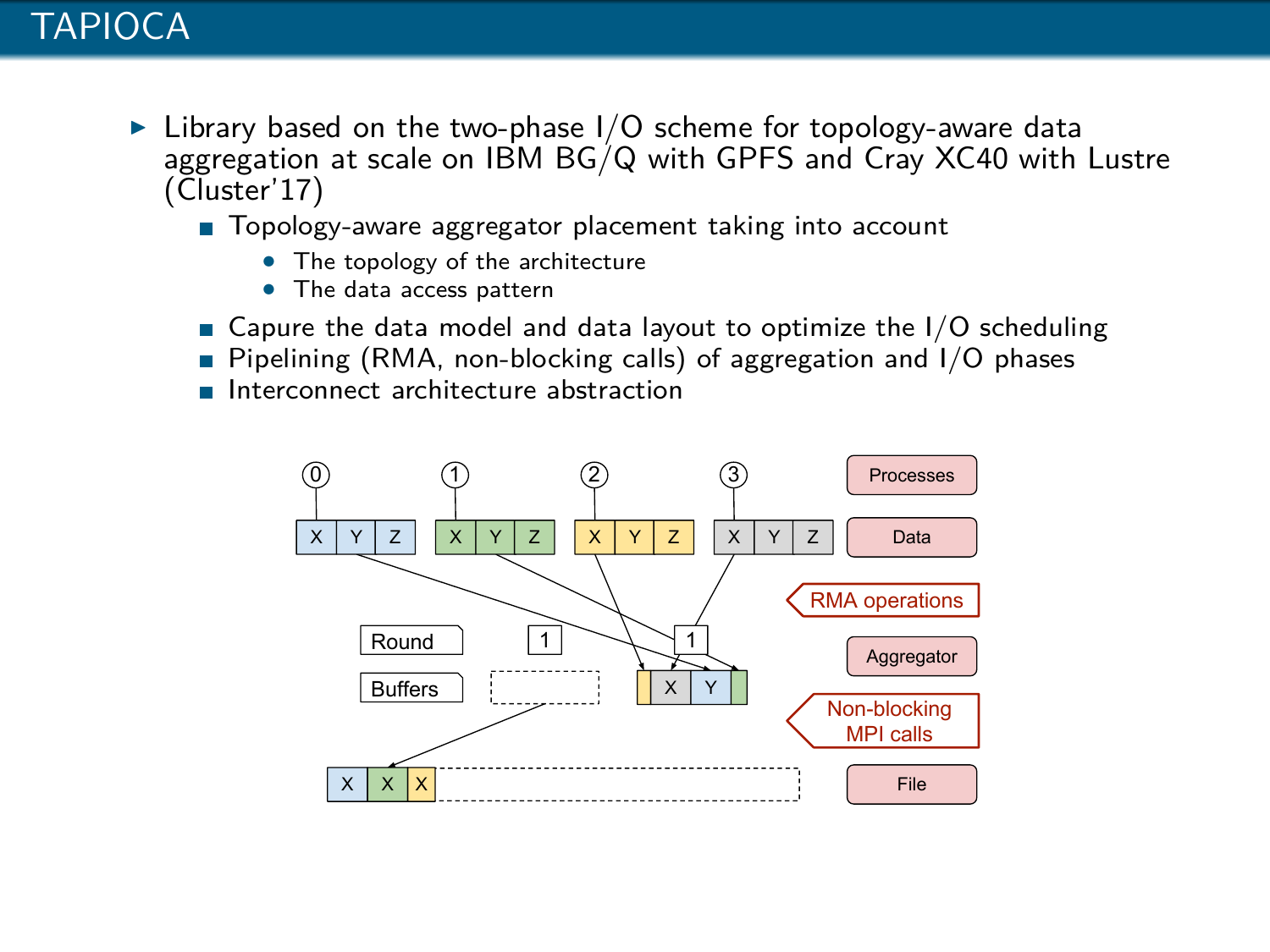## Abstractions for Interconnect Topology

- $\blacktriangleright$  Topology characteristics include:
	- Spatial coordinates
	- Distance between nodes: number of hops, routing policy
	- $\blacksquare$  I/O nodes location, depending on the filesystem (bridge nodes, LNET, ...)
	- Network performance: latency, bandwidth
- $\triangleright$  Need to model some unknowns and uncertainties such as routing, contention



Figure: 5D-Torus on BG/Q and intra-chassis Dragonfly Network on Cray XC30 (Credit: LLNL / LBNL)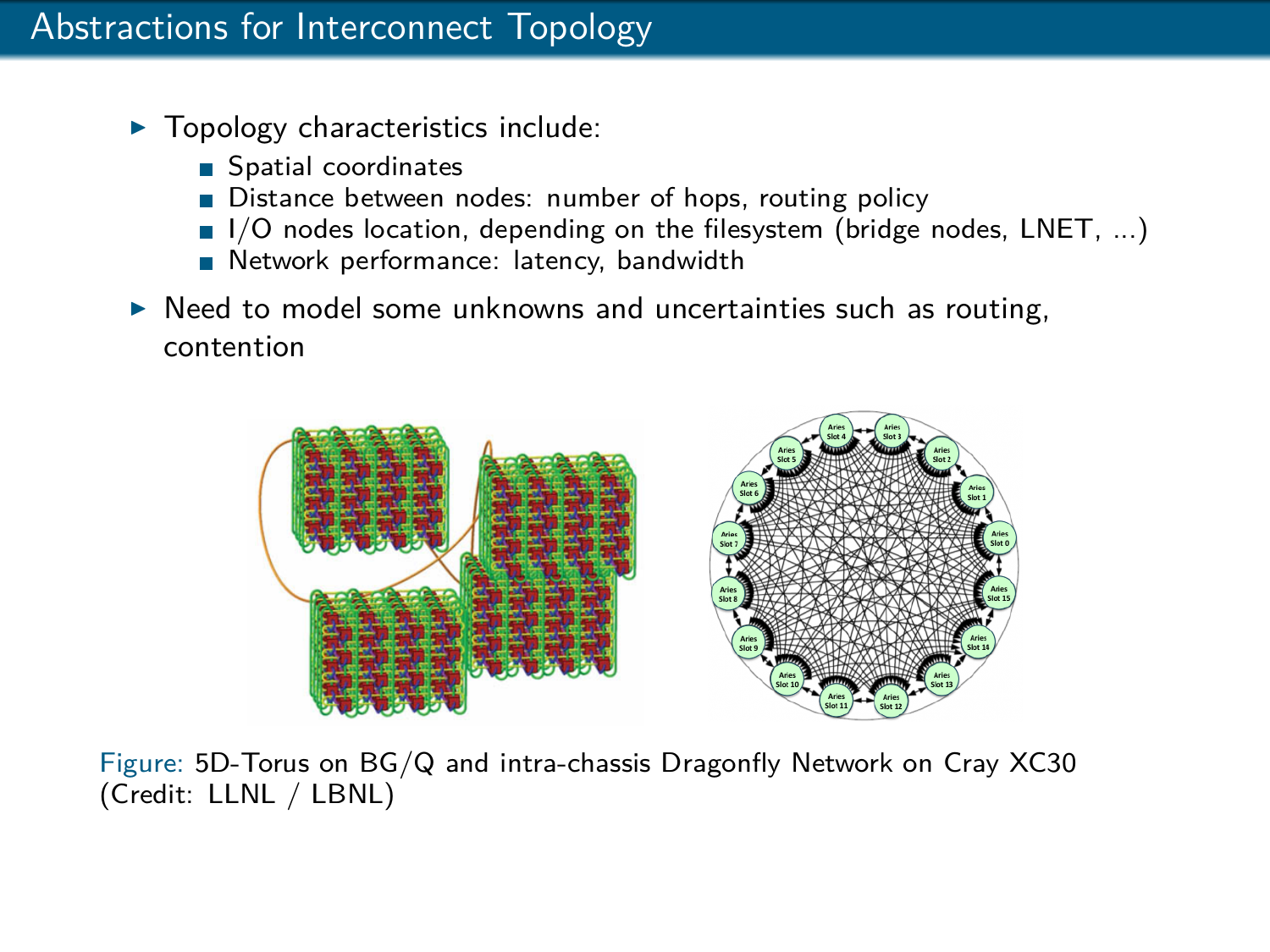#### Abstractions for Interconnect Topology - Our current approach

- $\triangleright$  TAPIOCA features a topology-aware aggregator placement
- $\triangleright$  This approach is based on quantitative information easy to gather: latency, bandwidth, distance between nodes
- $\blacktriangleright \omega(u, v)$ : Amount of data exchanged between nodes u and v
- $\blacktriangleright$   $d(u, v)$ : Number of hops from nodes u to v
- $\blacktriangleright$  *I*: The interconnect latency
- $B_{i\rightarrow i}$ : The bandwidth from node *i* to node *j*

$$
\blacktriangleright \mathbf{C_1} = \sum_{i \in V_C, i \neq A} \left( I \times d(i, A) + \frac{\omega(i, A)}{B_{i \to A}} \right)
$$

$$
\blacktriangleright \mathbf{C}_2 = I \times d(A, IO) + \frac{\omega(A, IO)}{B_{A \to IO}}
$$

**FopoAware**( $\bf{A}$ ) = min ( $C_1 + C_2$ )



 $\triangleright$  Contention-aware algorithm: static and dynamic routing policies, unknown vendors information such as routing policy or data distribution among I/O nodes, ...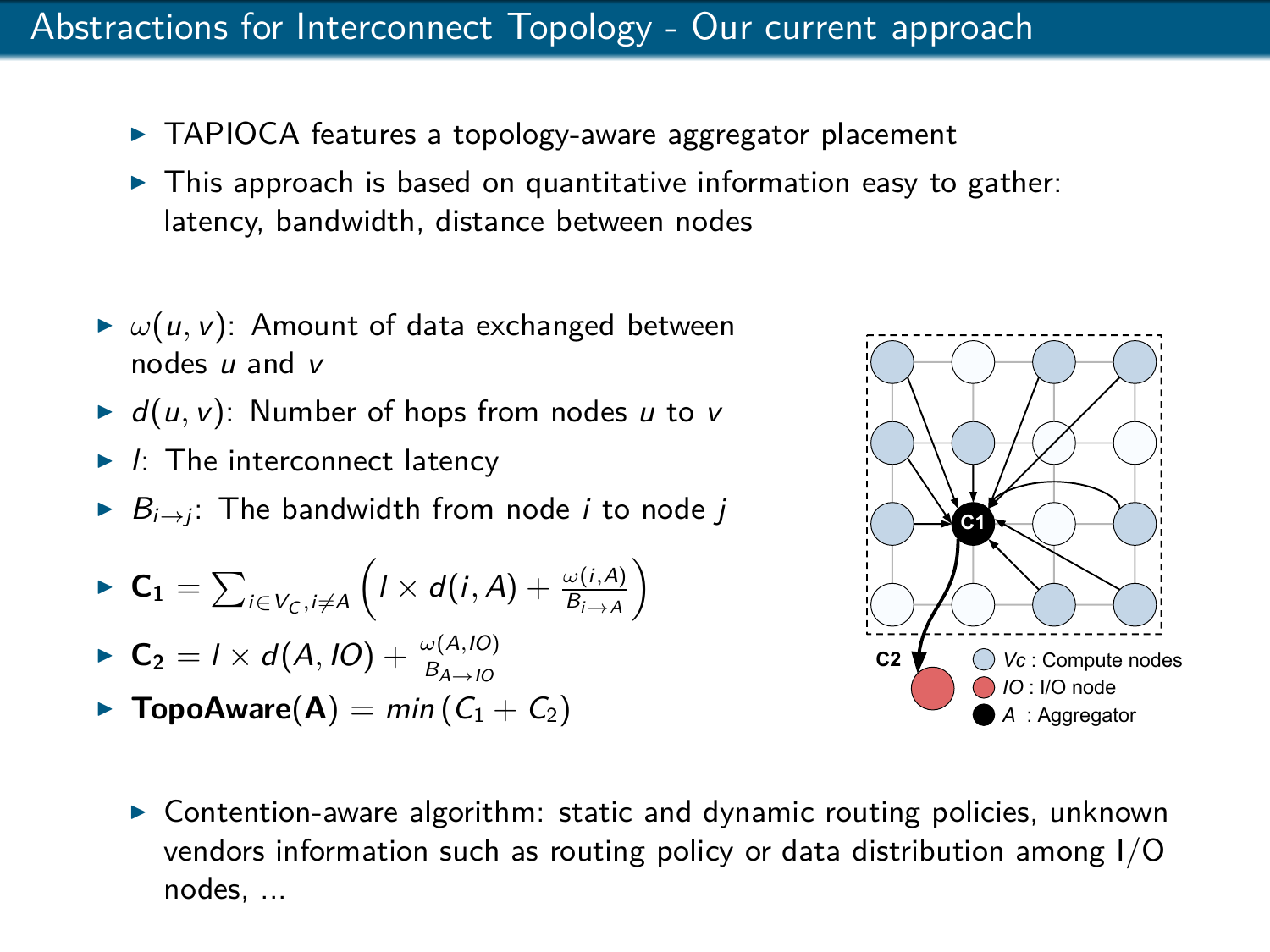#### **TAPIOCA**

- $\triangleright$  Outperfoms MPI I/O on the IO kernel of HACC and two data layouts on a Cray  $XC40 +$  Lustre and  $BG/Q + GPFS$ 
	- HACC: Large-scale simulation of the mass evolution of the universe with particle-mesh techniques (A particle is defined by 9 variables).
	- 1024 nodes, 16 ranks per node
	- Best PFS configuration for MPI I/O
		- Lustre: 48 OST, 8 MB stripe size, 192 aggregators
		- GPFS: 16 aggregators per Pset (128 aggr), 16 MB buffer size



Figure: Array of structures data layout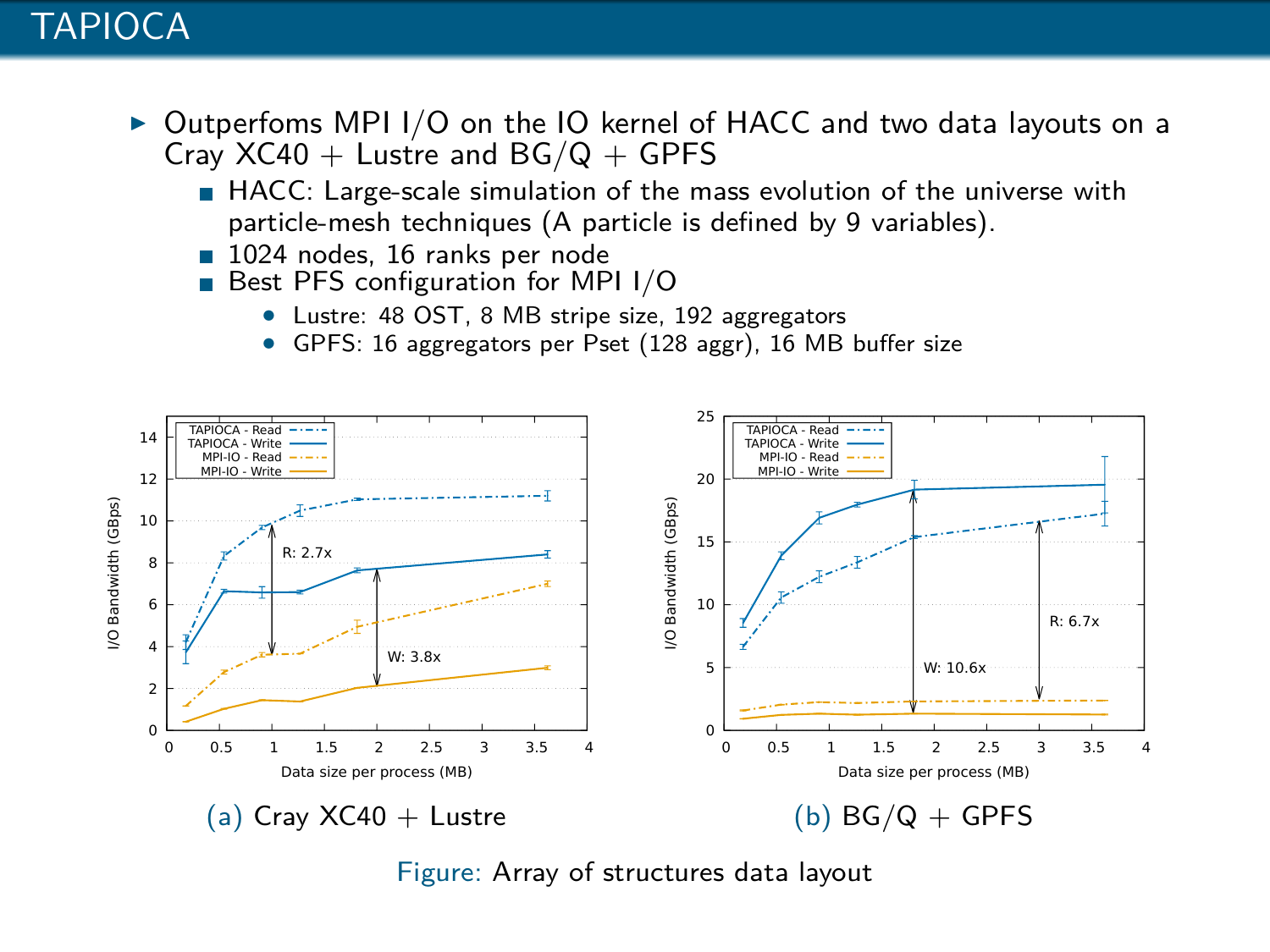#### **TAPIOCA**

- $\triangleright$  Outperfoms MPI I/O on the IO kernel of HACC and two data layouts on a Cray  $XC40 +$  Lustre and  $BG/Q + GPFS$ 
	- HACC: Large-scale simulation of the mass evolution of the universe with particle-mesh techniques (A particle is defined by 9 variables).
	- 1024 nodes, 16 ranks per node
	- Best PFS configuration for MPI I/O
		- Lustre: 48 OST, 8 MB stripe size, 192 aggregators
		- GPFS: 16 aggregators per Pset (128 aggr), 16 MB buffer size



Figure: Structure of arrays data layout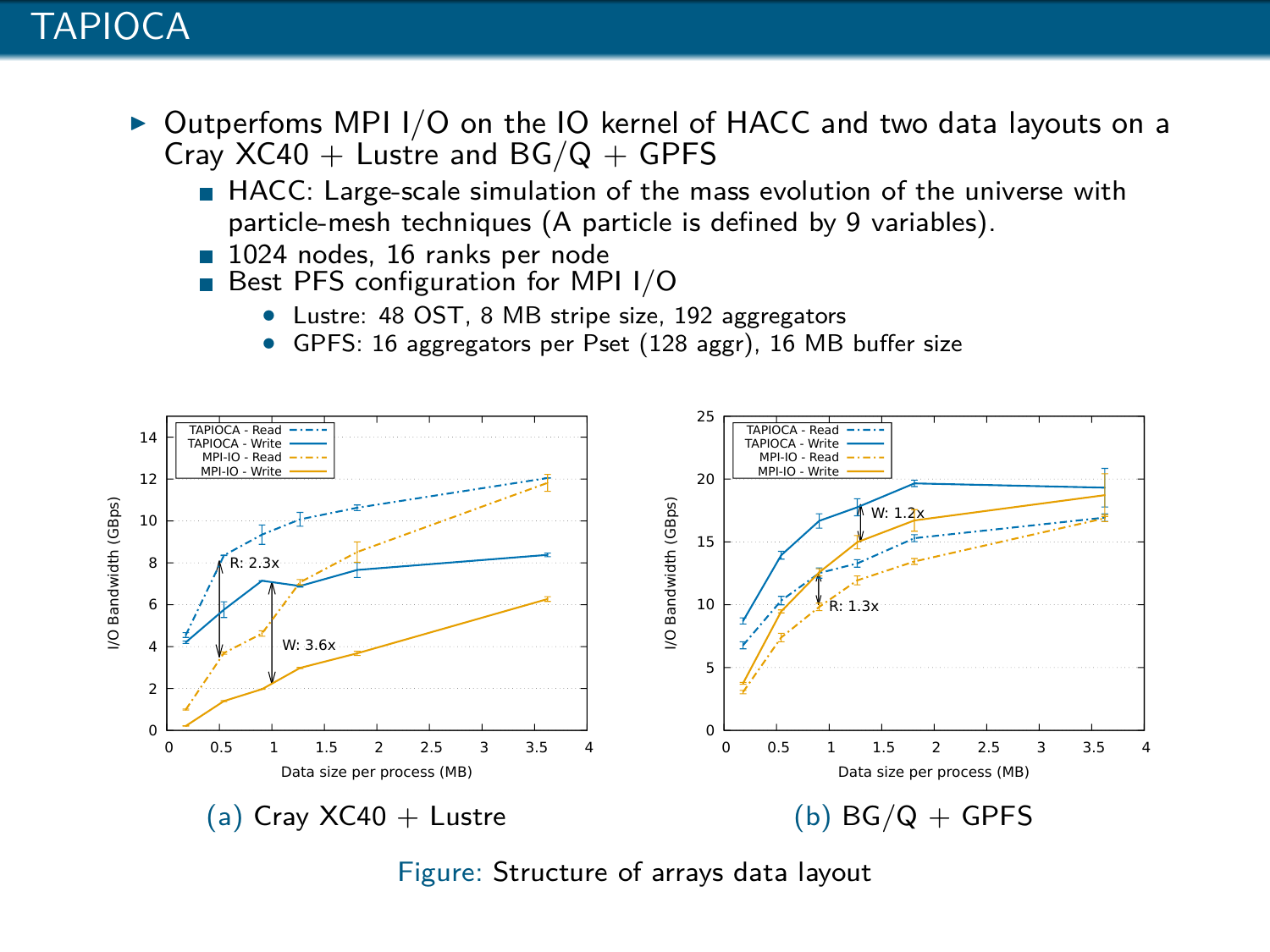# TAPIOCA - Ongoing research

**IDED** Move toward a generic data movement library for data-intensive **applications** exploiting deep memory/storage hierarchies as well as interconnect to facilitate I/O, in-transit analysis, data transformation, data/code coupling, workflows, ...

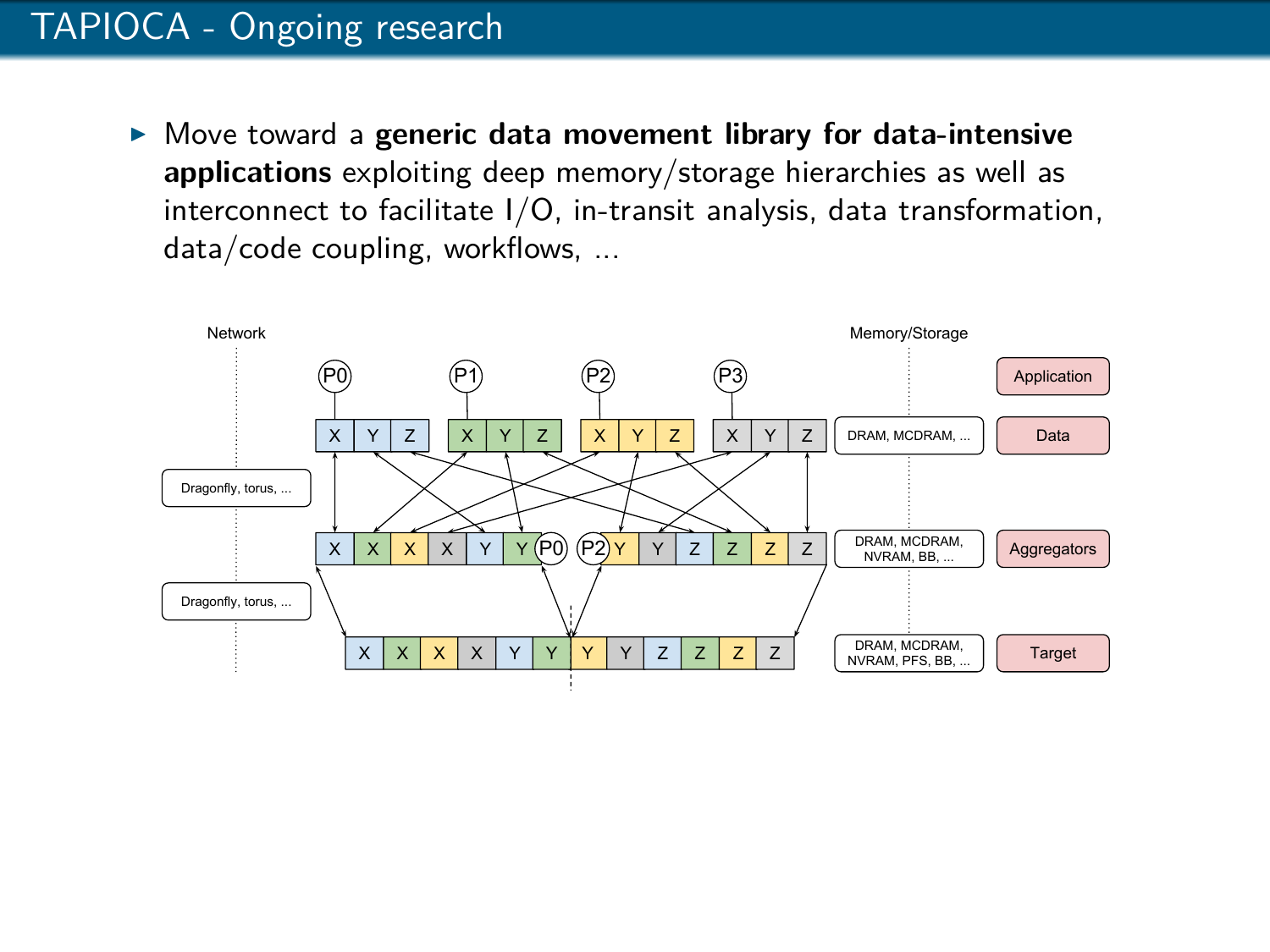- $\blacktriangleright$  Topology characteristics including spatial location, distance
- $\blacktriangleright$  Performance characteristics: bandwidth, latency, capacity
- $\triangleright$  Access characteristics such as byte/block-based, concurrency
- $\blacktriangleright$  Persistency



Listing 1: Function prototypes for memory/storage data movements

|      | void memAlloc | ( $void *buffer, int64 t bufferSize, mem t mem);$          |  |
|------|---------------|------------------------------------------------------------|--|
| void | memFree       | $(void * buffer, mem_t mem);$                              |  |
|      |               | int mem{Write, Store} ( void * srcBuffer, int64 t srcSize, |  |
|      |               | void *destBuffer, mem_t mem, int64_t offset );             |  |
| int  |               | mem{Read, Load} (void * srcBuffer, int64 t srcSize,        |  |
|      |               | void *destBuffer, mem t mem, int64 t offset );             |  |
| void | memFlush      | $(void * buffer, mem_t mem);$                              |  |

- $\triangleright$  Work in progress with open questions
	- Bluring boundary between memory and storage (MCDRAM, 3D XPoint memory...)
	- Some data movements need one or more processes involved at destination (RMA window, flushing thread, ...)
	- Scope of memory/storage tiers (PFS vs node-local SSD)
	- Data partitioning to take advantage of fast memories with smaller capacities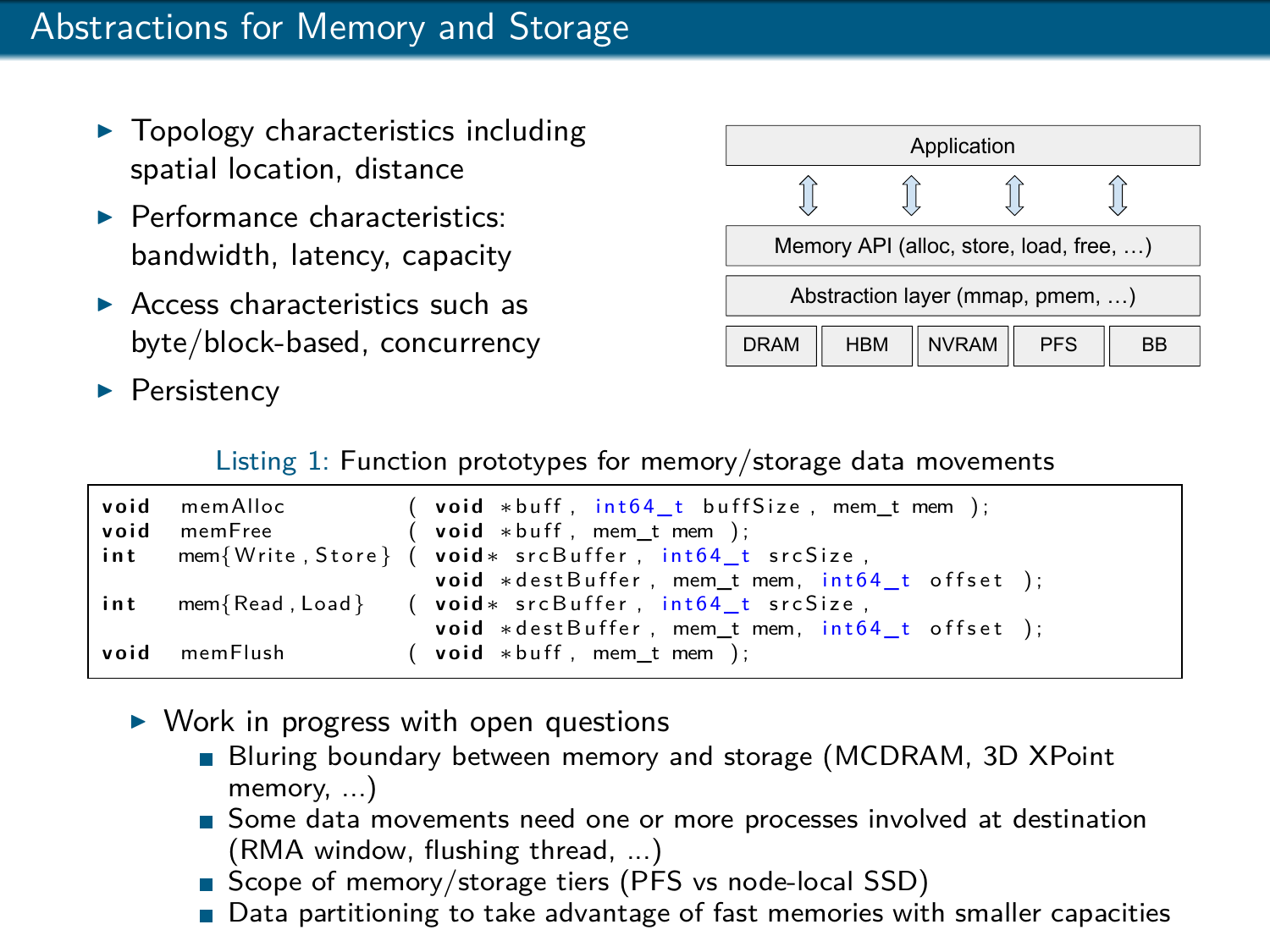#### Conclusion

- $\triangleright$  TAPIOCA, an optimized data-movement library incorporating
	- Topology-aware aggregator placement
	- $\blacksquare$  Optimized data movement with I/O scheduling and pipelining
	- Hardware abstraction insuring performance portability
- $\triangleright$  Performance portability on two leadership-class supercomputers: Mira (IBM  $BG/Q + GPFS$ ) and Theta (Cray  $XC40 + Lustre$ )
	- Same application code running on both platforms
	- Same optimization algorithms using an interconnect abstraction
- $\triangleright$  Promising preliminary results with memory/storage abstraction
- $\triangleright$  An appropriate level of abstraction is hard to define
	- Specific abstraction for every system including the architecture, filesystems, capturing every phase of deployment, relevant software versions, ...
	- Generalized abstraction that maps to current and expected future deep memory hierarchies and interconnects
- $\triangleright$  Future work: Come up with a model helping to take smart decision for data movement

#### **Acknowledgments**

- ▶ Argonne Leadership Computing Facility at Argonne National Laboratory
- ▶ DOE Office of Science, ASCR
- ▶ Proactive Data Containers (PDC) project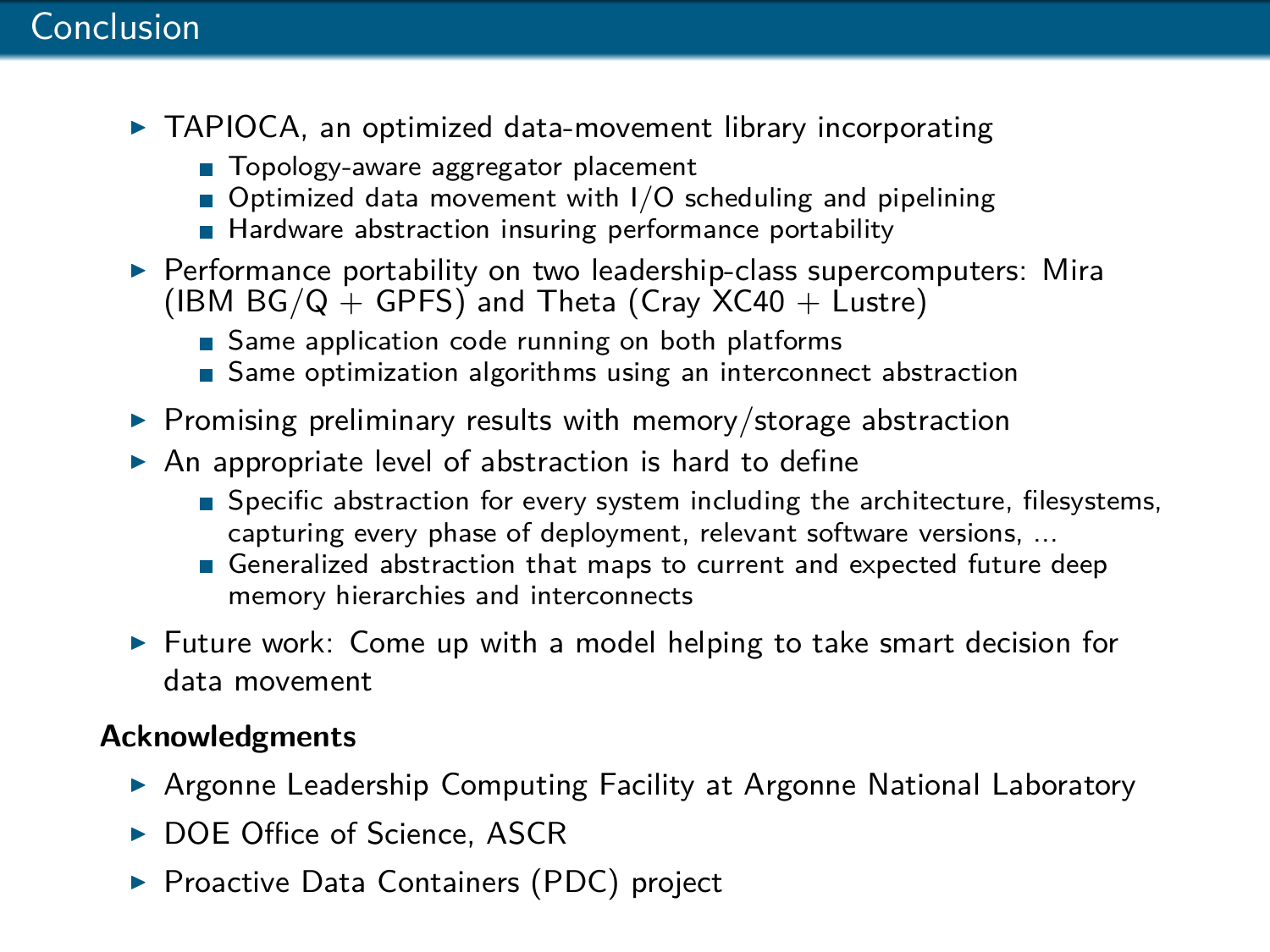# Thank you for your attention! ftessier@anl.gov